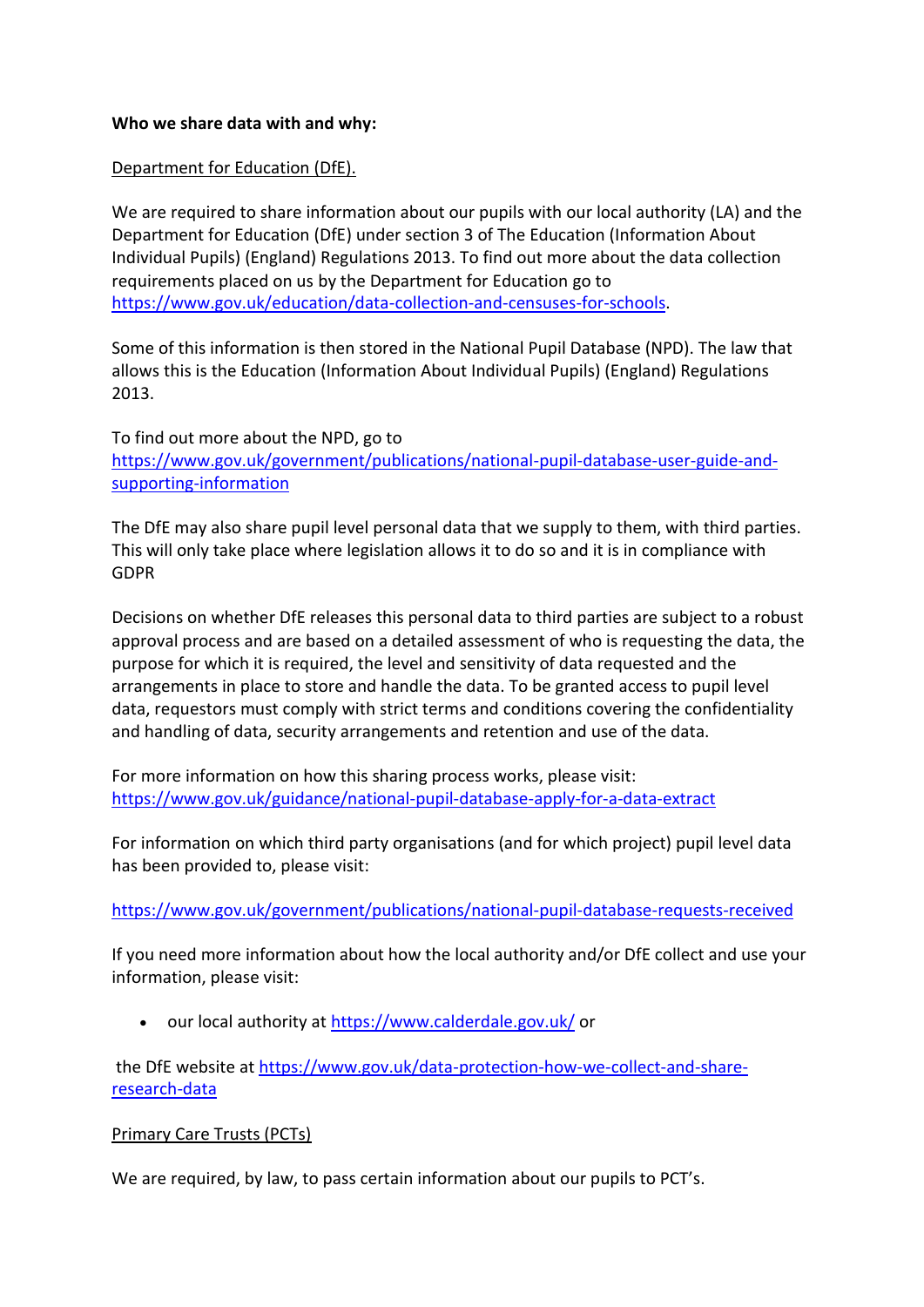PCT's use information about pupils for research and statistical purposes, to develop, monitor and evaluate the performance of local health services. These statistics will not identify individual pupils. It is necessary for certain health information about children (for example; their height and weight) to be retained for a certain period of time (designated by the Department of Health) and requires these PCTs to maintain children's names and addresses for this purpose. PCTs may also provide individual schools and Local Authorities (LAs) with aggregated health information which will not identify individual children.

# Local Authority

We are required, by law, to pass certain information about our pupils to local authorities.

The LA holds information about young people living in its area, including about their education and training history. This is to support the provision of their education up to the age of 20 (and beyond this age for those with a special education need or disability). Education institutions and other public bodies (including the Department for Education (DfE), police, probation and health services) may pass information to the LA to help them to do this.

The LA shares some of the information it collects with the Department for Education (DfE) to enable them to; produce statistics, assess performance, determine the destinations of young people after they have left school or college and to evaluate Government funded programmes.

The LA may also share information with post-16 education and training providers to secure appropriate support for them. They may also share data with education establishments which shows what their pupils go on to do after the age of 16.

For children under 16, a parent or guardian can ask that no information other than their child's name, address and date of birth (or their own name and address) be passed to a local authority. This right transfers to the child on their 16th birthday. Pupils and/or a parent/guardian will need to inform the school/LA if this is what they wish.

If you want to see a copy of information about you that the LA holds, please contact the Calderdale MBC Data Protection Officer: [information\\_management@calderdale.gov.uk](mailto:information_management@calderdale.gov.uk)

#### Local Authority – social services

In order to comply with our statutory safeguarding duties we are required, by law, to pass certain information about our pupils to local authorities. Information will only be shared where it is fair and lawful to do so.

If you want to see a copy of information about you that the LA holds, please contact the Calderdale MBC Data Protection Officer: [information\\_management@calderdale.gov.uk](mailto:information_management@calderdale.gov.uk)

Police, Fire and Rescue Service, Ambulance Service and other emergency or enforcement agencies